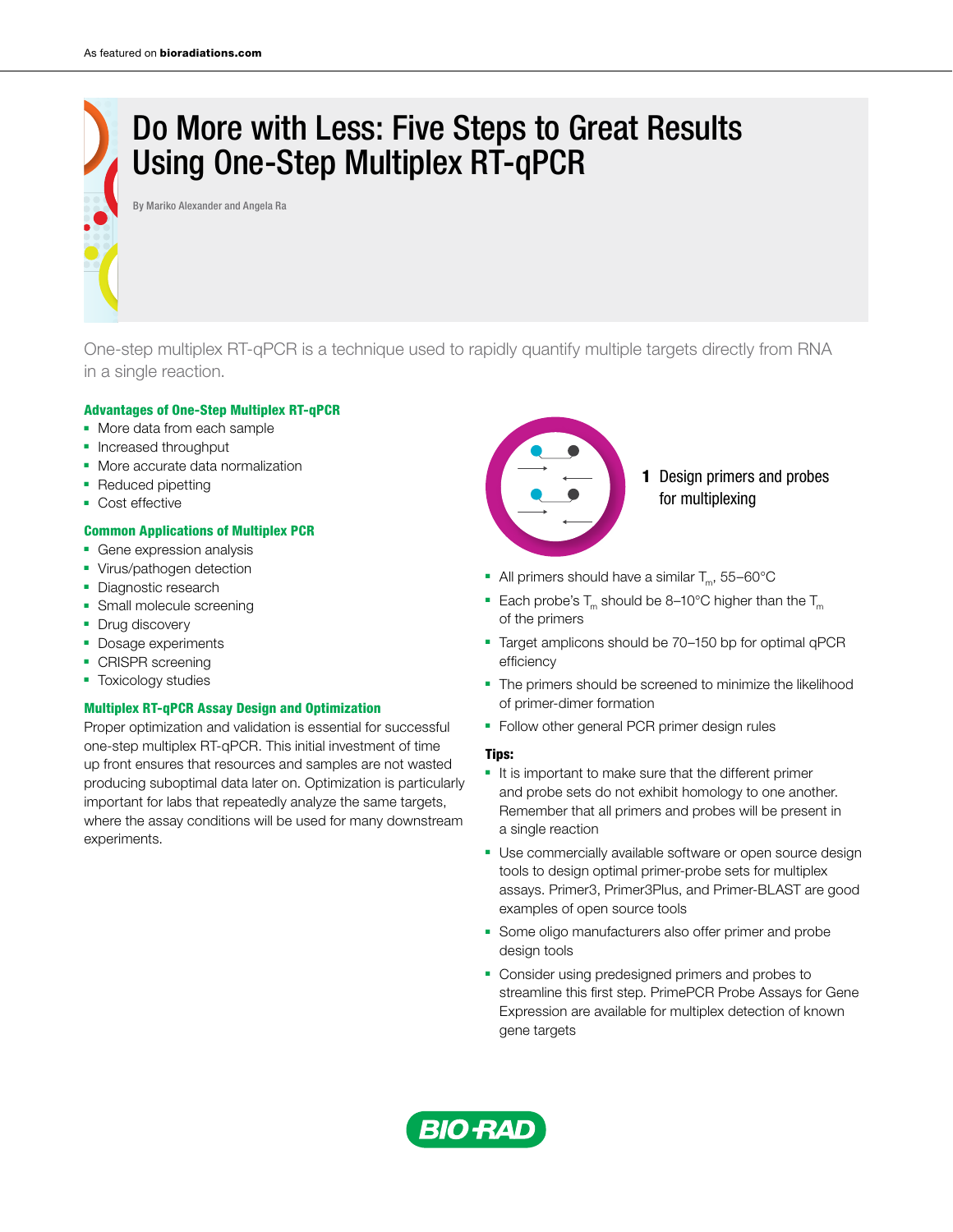

- 
- Select fluorophores that are compatible with your real-time instrument. Check your real-time instrument manual for a list of supported fluorophores. Some common real-time instruments can be calibrated to use fluorophores that are not included in the default settings
- Select reporter fluorophores with minimal overlap in their emission spectra to reduce signal crosstalk between channels
- $\blacksquare$  Consider total fluorescence signal intensity  $-$  apply the brightest fluorophores to the probes for the least abundant targets. This minimizes the opportunity for signal crosstalk between channels and can improve signal:noise ratio



## 3 Validate individual assays before multiplexing

Before starting a multiplex reaction, it is important to test the dynamic range and reaction efficiency of each assay in singleplex. To do so, generate a standard curve using a template dilution series for each primer/probe set.

Considerations for reaction setup:

- Use the same sample type (purified RNA, DNase-treated RNA, lysates, or other sample types) and the same reagent to be used in the multiplex reaction
- Adjust the primer-to-probe ratio for optimal results based on expression levels, starting at a standard ratio of 2:1. Increase the ratio for low-abundance targets. A ratio of 1:1 is recommended for highly abundant targets

Acceptable performance criteria:

- The efficiency of the individual reactions is 90–105%
- The  $R^2$  of the standard curve is >0.980, or  $r > |-0.990|$

If assay performance does not meet these criteria, optimize the individual assays as you would for conventional qPCR. For tips, see our guide to qPCR best practices (bulletin 7216).



**2** Select reporters for probes **4 4** Validate the multiplex reaction

Validated individual assays are ready to be put together into a multiplex reaction. Validate the multiplex reaction to ensure that the dynamic range and reaction efficiency remain the same.

- Run singleplex and multiplex reactions for your targets on the same plate
- Calculate the  $\Delta$ Cq between the singleplex and multiplex reaction for each target

 $(\Delta Cq = Cq_{\text{multiplex}} - Cq_{\text{singleplex}})$ 

- $\blacksquare$  A  $\Delta$ Cq less than 1 indicates no significant change in reaction efficiency between the singleplex and multiplex reactions. Congratulations! You can proceed to running the multiplex assay on your samples
- $\blacksquare$  A  $\triangle$ Cq greater than 1 indicates significant change between the singleplex and multiplex reactions. Additional optimization is needed (go to step 5)



**5** Optimize the multiplex reaction (if necessary)

The individual assays in the multiplex reaction can compete with each other for reaction components, such as DNA polymerase and dNTPs, which may become limiting in later PCR cycles. This may result in poor detection of targets which are less abundant or not efficiently amplified. Optimizing the concentration of key reaction components can help address this problem:

- Decrease the primer concentration for the highly abundant target — leads to primer depletion and an earlier plateau
- Add more DNA polymerase a multiplex reaction generally requires at least twice as much enzyme as a singleplex reaction
- Add more dNTPs amplification of multiple targets in the same reaction requires more dNTPs
- $\blacksquare$  Add more Mg<sup>2+</sup>  $\blacksquare$  the increased quantity of RNA, primers, probes, and dNTPs in a multiplex reaction decreases the availability of Mg<sup>2+</sup> in solution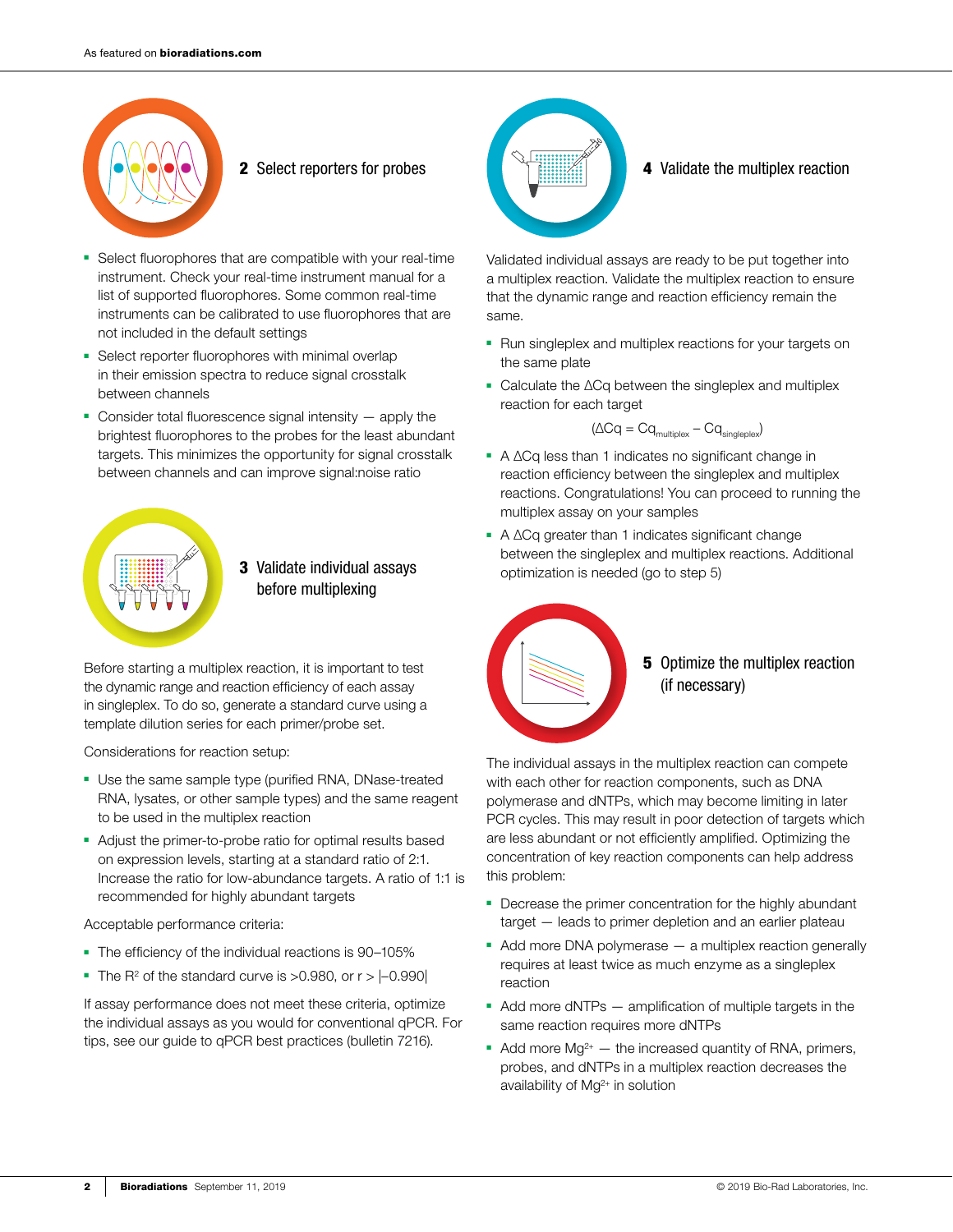### Reagent Selection for One-Step RT-qPCR

Several manufacturers offer RT-qPCR supermixes designed specifically for multiplexing, which may reduce the time required for optimization. Consider the following as you choose the right reagents for your needs:

- Multiplexing capability assessing more targets per reaction saves time, reagents, and sample
- Sample type compatibility tolerance to PCR inhibitors in lysates or samples of varying quality
- Detection sensitivity linear range of detection varies by reagent
- Sample input range choose a product suitable for your sample and targets

Bio-Rad's Tools for Painless Multiplex One-Step RT-qPCR

Reliance One-Step Multiplex RT-qPCR Supermix —

the best choice for researchers who want to reliably and reproducibly quantify multiple RNA targets directly.



Visit [bio-rad.com/RelianceOneStep](http://www.bio-rad.com/RelianceOneStep) to learn more about Reliance One-Step Multiplex RT-qPCR Supermix.

PrimePCR Probe Assays for Gene Expression — create your custom multiplex assay pool with ease.

- Hundreds of predesigned and validated assays for 12+ common organisms
- Probes designed with multiplexing in mind, for maximum specificity and minimal cross-reactivity
- Available with FAM, HEX, TEX615, Cy5, or Cy5.5 fluorophores

Visit **[bio-rad.com/PrimePCR](http://www.bio-rad.com/PrimePCR)** to learn more about PrimePCR Assays.

Bioradiations.com is an online magazine that offers scientific professionals around the globe timely tips, techniques, and topics related to Bio-Rad products and services. The site offers new product information, technical and application notes describing experiments performed using Bio-Rad products, interviews with renowned researchers in the field, and product demonstrations in the form of system tours, videos, podcasts etc. Visit us at [bioradiations.com](http://www.bioradiations.com).